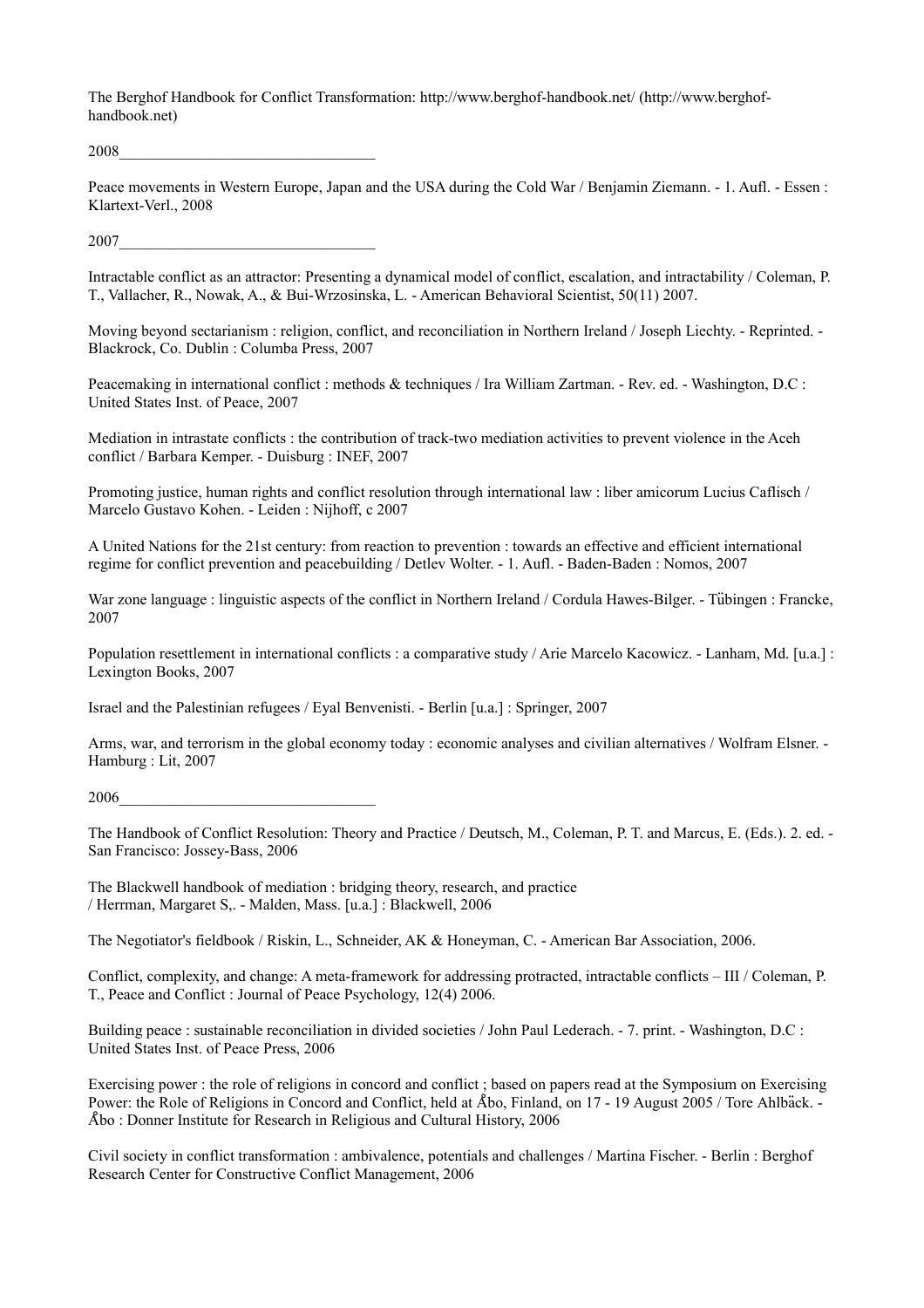Transitions from violence to peace : revisiting analysis and intervention in conflict transformation / Veronique Dudouet. - Berlin : Berghof Research Center for Constructive Conflict Management, 2006

On good terms : clarifying reconciliation / David Bloomfield. - Berlin : Berghof Research Center for Constructive Conflict Management, 2006

"Local Ownership" in conflict transformation projects : partnership, participation or patronage? / Hannah Reich. - Berlin : Berghof Research Center for Constructive Conflict Management, 2006

Oil, profits, and peace : does business have a role in peacemaking? / Jill Shankleman. - Washington, DC : United States Inst. of Peace Press, 2006

Conflict resolution / Daniel Druckman. - London [u.a.] : SAGE, 2006

Conflicts and conflict resolution in Middle Eastern societies : between tradition and modernity / Hans-Jörg Albrecht. -Berlin : Duncker & Humblot, 2006

Counterinsurgency and political control : US military strategies regarding regional conflict / Jochen Hippler. - Duisburg : Inst. for Development and Peace, Univ. of Duisburg-Essen, 2006

Conflict / Martin Jones. - Cambridge [u.a.] : Univ. Press, 2006

Taking wrongs seriously : apologies and reconciliation / Elazar Barkan. - Stanford, Calif : Stanford University Press, 2006

The language of war / Steve Thorne. - London [u.a.] : Routledge, 2006

The Sage handbook of conflict communication : integrating theory, research, and practice / John G. Oetzel. - Thousand Oaks, Calif. [u.a.] : Sage Publ., c 2006

International conflict resolution / Stefan Voigt. - Tubingen : Mohr Siebeck, 2006 ̈

Globalization and war / Tarak Barkawi. - Lanham [u.a.] : Rowman & Littlefield, 2006

2005\_\_\_\_\_\_\_\_\_\_\_\_\_\_\_\_\_\_\_\_\_\_\_\_\_\_\_\_\_\_\_\_\_

Being hurt and hurting others : childrenś narrative accounts and moral judgments of their own interpersonal conflicts / Cecilia Wainryb. - Boston, Mass. [u.a.] : Blackwell, 2005

Towards a new profile? : development, humanitarian and conflict-resolution NGOs in the age of globalization / Tobias Debiel. - Duisburg : INEF, 2005

Role of civil society in promoting a just and lasting peace in the Middle East : an Israeli-Palestinian dialogue ; proceedings of the International Media Seminar on Peace in the Middle East, 16 and 17 June 2004, Beijing, China / International Media Seminar on Peace in the Middle East <12, 2004, Beijing>. - [New York, NY], 2005

International dispute settlement / J. G. Merrills. - 4. ed. - Cambridge [u.a.] : Cambridge Univ. Press, 2005

War, aggression and self-defence / Yoram Dinstein. - 4. ed. - Cambridge [u.a.] : Cambridge Univ. Press, 2005

Fuelling war : natural resources and armed conflict / Philippe Le Billon. - London [u.a.] Routledge, 2005

The trouble with trust : the dynamics of interpersonal trust building / Frédérique Six. - Cheltenham [u.a.] : Elgar, 2005

Understanding international conflicts : an introduction to theory and history / Joseph S. Nye. - 5. ed., internat. ed. - New York : Pearson/Longman, c 2005

Making states work : state failure and the crisis of governance / Simon Chesterman. - Tokyo [u.a.] : United Nations Univ. Press, 2005

Peacebuilding in postconflict societies : strategy and process / Ho-Won Jeong. - Boulder [u.a.] : L. Rienner, 2005